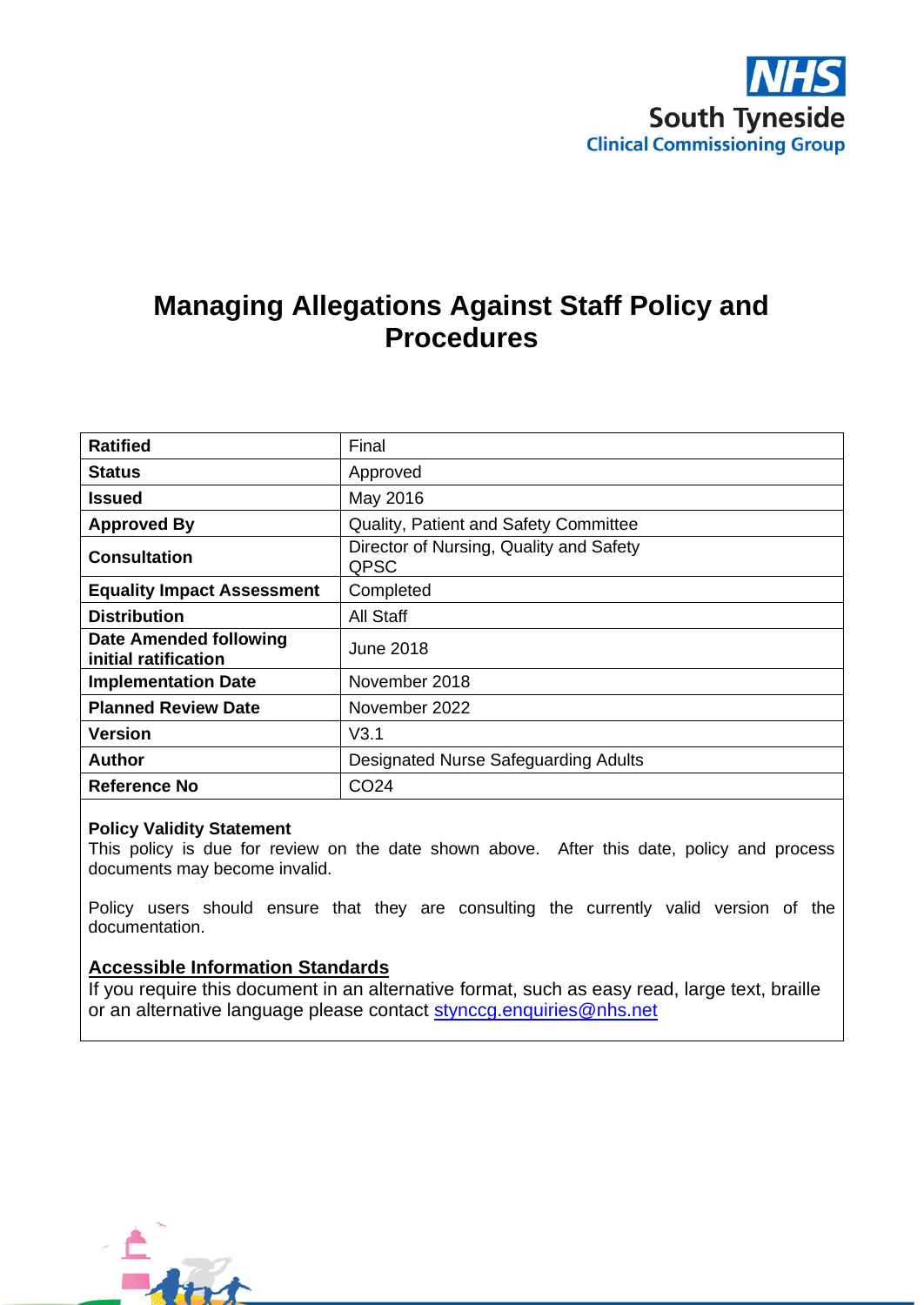## **Version Control**

| <b>Version</b> | <b>Release Date</b> | <b>Author</b>                                         | <b>Update comments</b>                                       |
|----------------|---------------------|-------------------------------------------------------|--------------------------------------------------------------|
| V1             | October 2015        | Head of Safeguarding,<br>South Tyneside CCG.          | Non-Applicable New<br>Policy                                 |
| V <sub>2</sub> | May 2016            | Head of Safeguarding,<br>South Tyneside CCG.          | Change to LADO<br>process.                                   |
| V3             | November 2018       | Head of Safeguarding<br>South Tyneside CCG            | Reviewed in line with<br>the policies natural<br>review date |
| V3.1           | February 2021       | <b>Designated Nurse</b><br><b>Safeguarding Adults</b> | Review                                                       |

# **Approval**

| Role     | <b>Name</b>          | Date                          |
|----------|----------------------|-------------------------------|
| Approval | <b>QPS Committee</b> | 13 <sup>th</sup> October 2015 |
| Approval | <b>QPS Committee</b> | 10 <sup>th</sup> April 2016   |
| Approval | <b>QPS Committee</b> | 7 November 2018               |
| Approval | <b>QPS Committee</b> | April 2021                    |

## **Review**

This document will be reviewed two years from its issue date.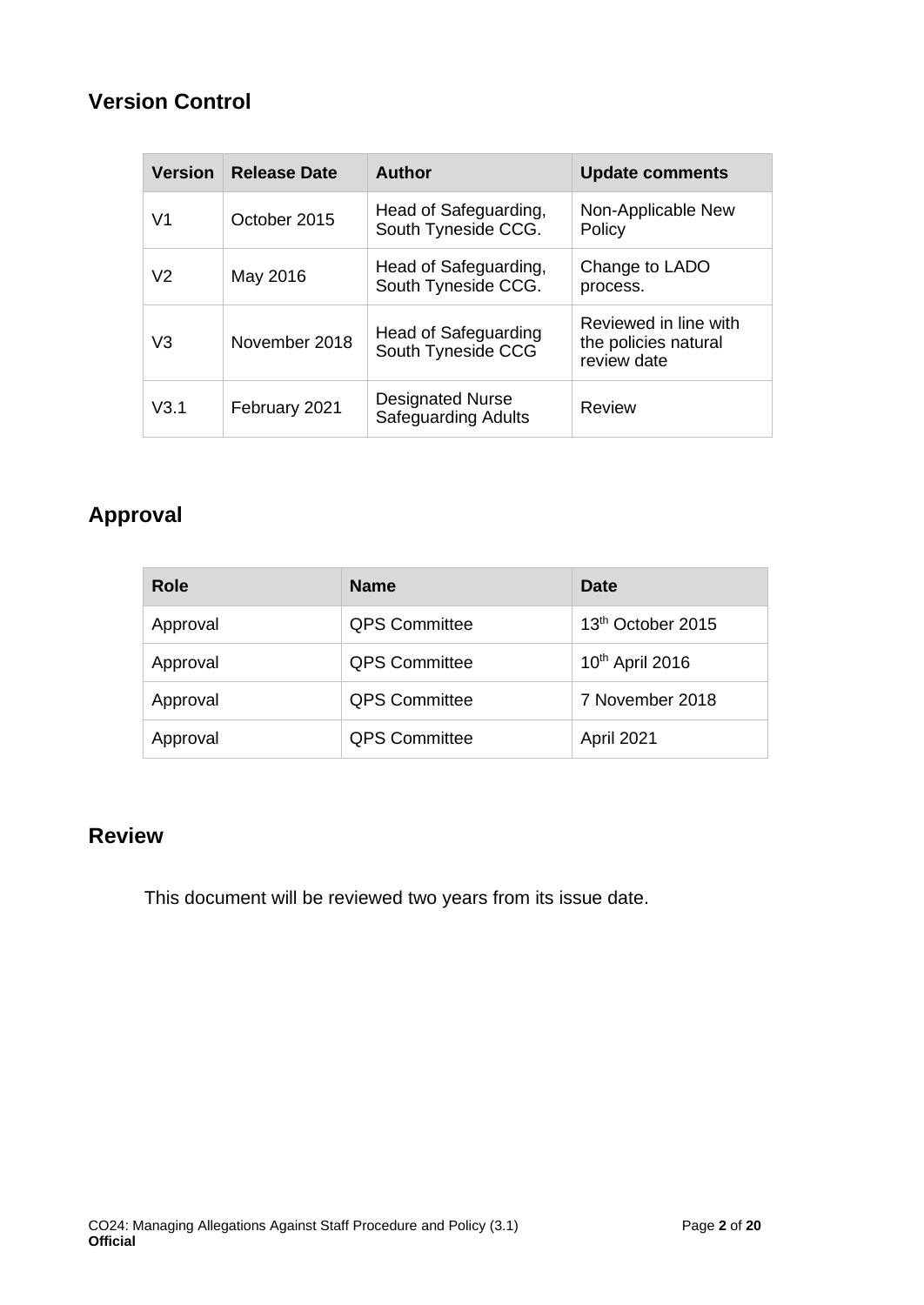# **Contents**

| 1.  |  |
|-----|--|
| 2.  |  |
| 3.  |  |
| 4.  |  |
| 5.  |  |
| 6.  |  |
| 7.  |  |
| 8.  |  |
| 9.  |  |
| 10. |  |
| 11. |  |
| 12. |  |
| 13. |  |
| 14. |  |
| 15. |  |
| 16. |  |
|     |  |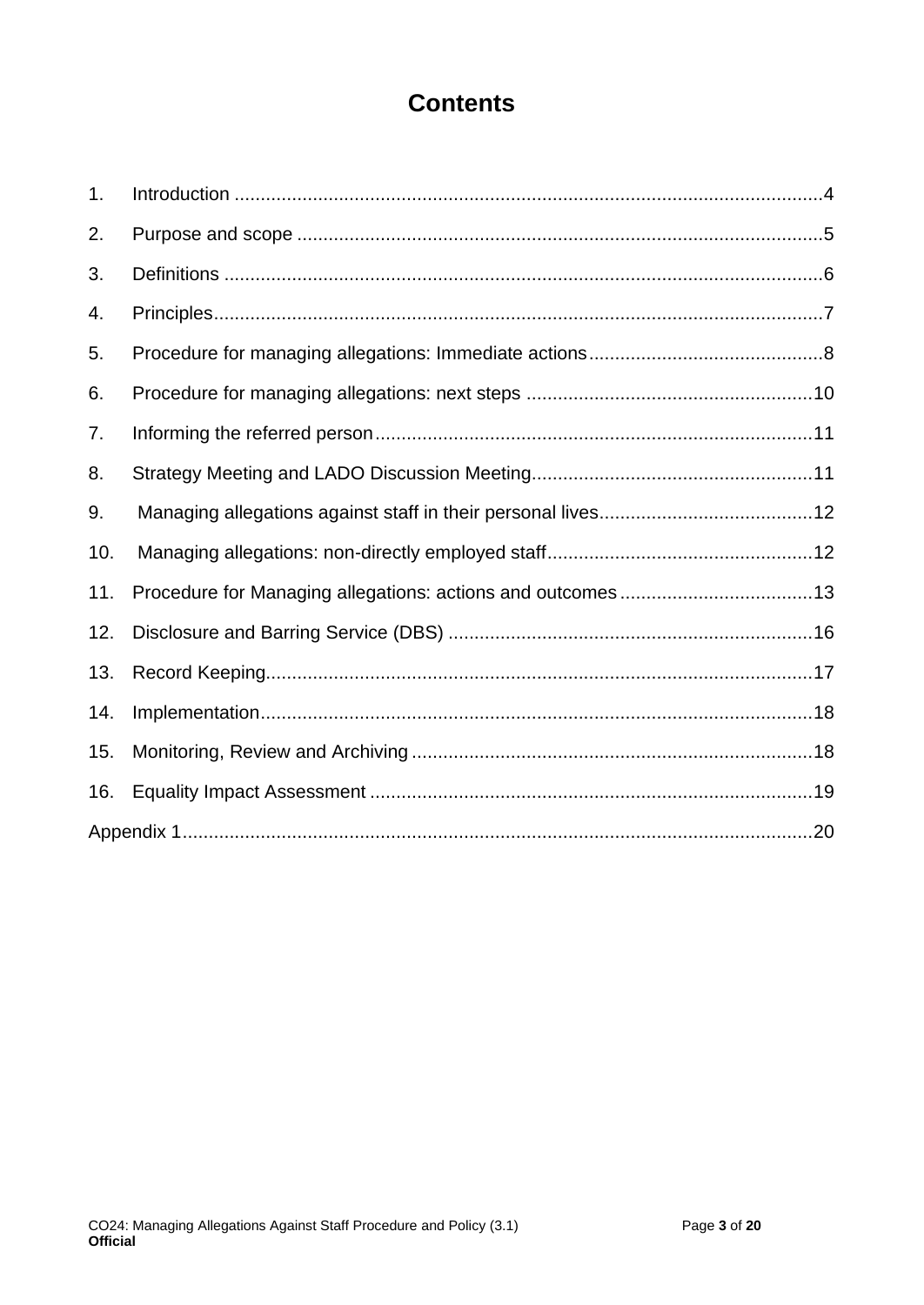#### **1. Introduction**

- <span id="page-3-0"></span>**1.1** South Tyneside Clinical Commissioning Group (STCCG) aspires to the highest standards of corporate behaviour and clinical competence, to ensure that safe, fair and equitable procedures are applied to all organisational transactions, including relationships with patients, their carers, public, staff, stakeholders and the use of public resources.
- **1.2** STCCG is required to fulfil its legal duties under the Children Act 1989, Section 11 of the Children Act 2004, and Statutory Guidance on promoting the health and well-being of Looked After Children (2015). Working Together to Safeguard Children (2018) provides the statutory framework for safeguarding and promoting the welfare of children.
- **1.3** And the Care Act (2014) and accompanying guidance that provides the statutory framework for safeguarding and promoting the welfare of adults.
- **1.4** This policy is supported by a number of STCCG policies and procedures as well as a Safeguarding Training Strategy which demonstrates the organisation's commitment to improving safeguarding competencies at all levels within agencies commissioned by STCCG. All staff working within the CCG's health economy that commission or provide services for children and adults at risk must make safeguarding and promoting the welfare of children and adults at risk an integral part of the care they offer.
- **1.5** This policy outlines how, as a commissioning organisation, STCCG will effectively fulfil its legal duties and statutory responsibilities with regard to managing allegations against staff.
- **1.6** This policy applies to all CCG staff, and anyone working on behalf of, or undertaking work or volunteering for the CCG, including those staff registered as Performers on the National Performers List: i.e. GPs.
- **1.7** It provides a framework to ensure appropriate actions are taken to manage allegations, regardless of whether they are made in connection to duties with the CCG or if they fall outside of this such as in their private life or any other capacity.
- **1.8** This policy should be read in conjunction with the STCCG:
	- Safeguarding Strategy
	- Safeguarding Children Policy
	- Safeguarding Adults Policy
	- Safeguarding Training Strategy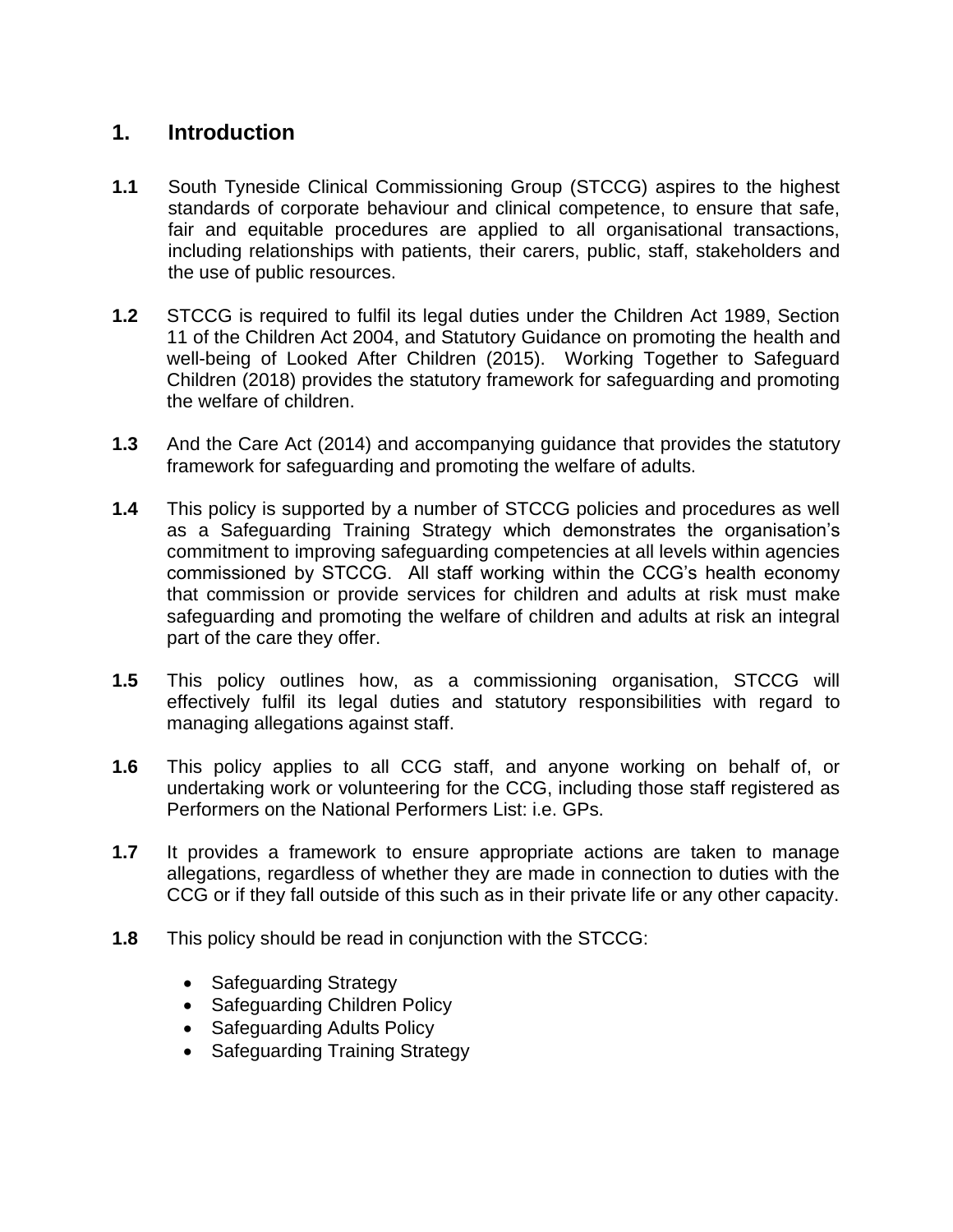**1.9** This CCG Policy should be used in conjunction with the Local South Tyneside Safeguarding Children and Adults Partnership (STSCAP)<sup>1</sup> safeguarding children and safeguarding adult procedures.

### **2. Purpose and scope**

- <span id="page-4-0"></span>**2.1** The purpose of this Policy is to provide a framework for managing cases where allegations are made about CCG staff or GPs which indicate that children, young people or adults at risk are believed to have suffered, or are likely to suffer, significant harm. Concern may also be raised if the staff member is behaving in a way which demonstrates unsuitability for working with children, young people or adults at risk, in their present position, or in any capacity. The allegation or issue may arise either in the employee's/professional's work or private life. Examples include:
	- Commitment of a criminal offence against, or related to, children, young people or adults at risk.
	- Behaving towards children, young people or adults at risk in a manner that indicates they are unsuitable to work with children, young people or adults at risk of harm or abuse.
	- Where an allegation or concern arises about a member of staff, arising from their private life such as perpetration of domestic violence or where inadequate steps have been taken to protect vulnerable individuals from the impact of violence or abuse.
	- Where an allegation of abuse is made against someone closely associated with a member of staff such as a partner, member of the family or other household member.
- **2.2** The procedures also apply where there are concerns relating to inappropriate relationships between those who work with children or young people as outlined in the *Sexual Offences Act 2003*, namely:
	- Having a sexual relationship with a child under 18 if in a position of trust in respect of that child, even if consensual (*section 16-19 Sexual Offences Act 2003*);
	- 'Grooming', ie meeting a child under 16 with intent to commit a relevant offence (*section 15 Sexual Offences Act 2003*);
	- Other 'grooming' behaviour giving rise to concerns of a broader child protection nature (eg inappropriate text/e-mail messages or images, gifts, socialising, use of social media etc);
	- Possession of indecent images of children or use of the internet to access indecent images of children.

<sup>1</sup> https://www.southtynesidesafeguardingappp.co.uk/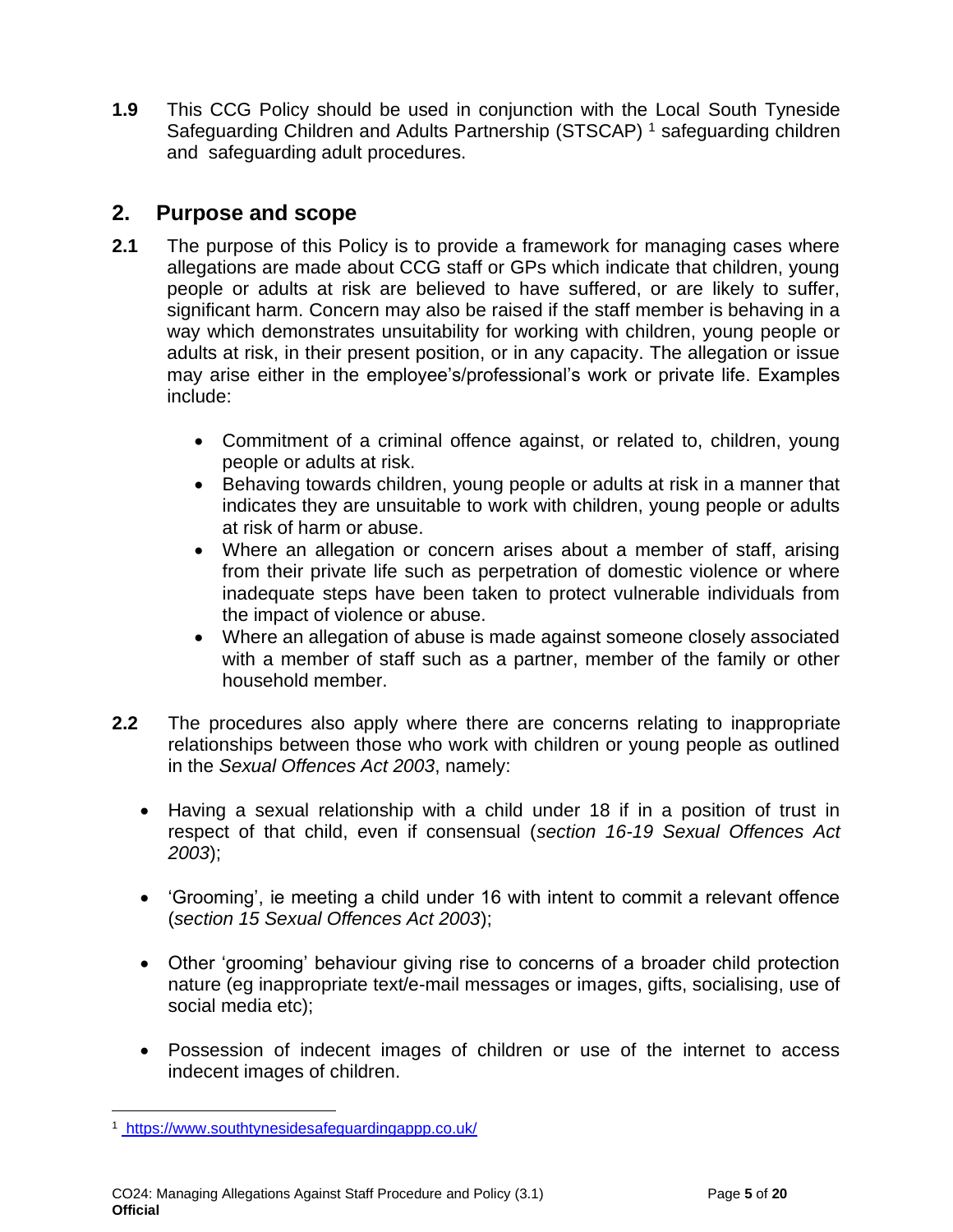- **2.3** If an allegation relating to a child is made about a person who works with vulnerable adults at risk, consideration should be given to alerting their line manager. This policy applies to all employees and contractors of South Tyneside CCG, including staff seconded into and out of the organisation, volunteers, students, honorary appointees, trainees, and temporary workers, including locum doctors and those working on a bank or agency contract. Performers registered on the National Performers List are also included. This list is not exhaustive, but encompasses all that work for, and on behalf of, the CCG. For ease of reference, all employees and professionals who fall under these groups will be uniformly referred to as "staff" in this document.
- **2.4** Although managing safeguarding allegations against staff is a requirement under the Children Acts (1989 and 2004), for best practice this policy also applies to adults at risk of harm or abuse as defined the Care Act (2014). Working Together to Safeguard Children and Young People (2015, page 54) sets out expectations that all statutory organisations will have a procedure for managing allegations against staff.

### **3. Definitions**

- <span id="page-5-0"></span>**3.1** This policy is focused on management of risk, based on assessment of harm and abuse.
- **3.2** Definitions of harm as detailed in the Children Acts 1989 and 2004 and the Care Act (2014) can be found in the CCG Safeguarding Children Policy and the CCG Safeguarding Adults Policy.
- **3.3** There are four categories of child abuse:
	- Neglect.
	- Sexual.
	- Emotional.
	- Physical.
- **3.4** The Care Act 2014 identifies ten categories of abuse for adults:
	- Physical abuse
	- Domestic violence
	- Sexual abuse
	- Psychological abuse
	- Financial or material abuse
	- Modern slavery
	- **Discriminatory**
	- Organisational
	- Neglect and acts of omission
	- Self-neglect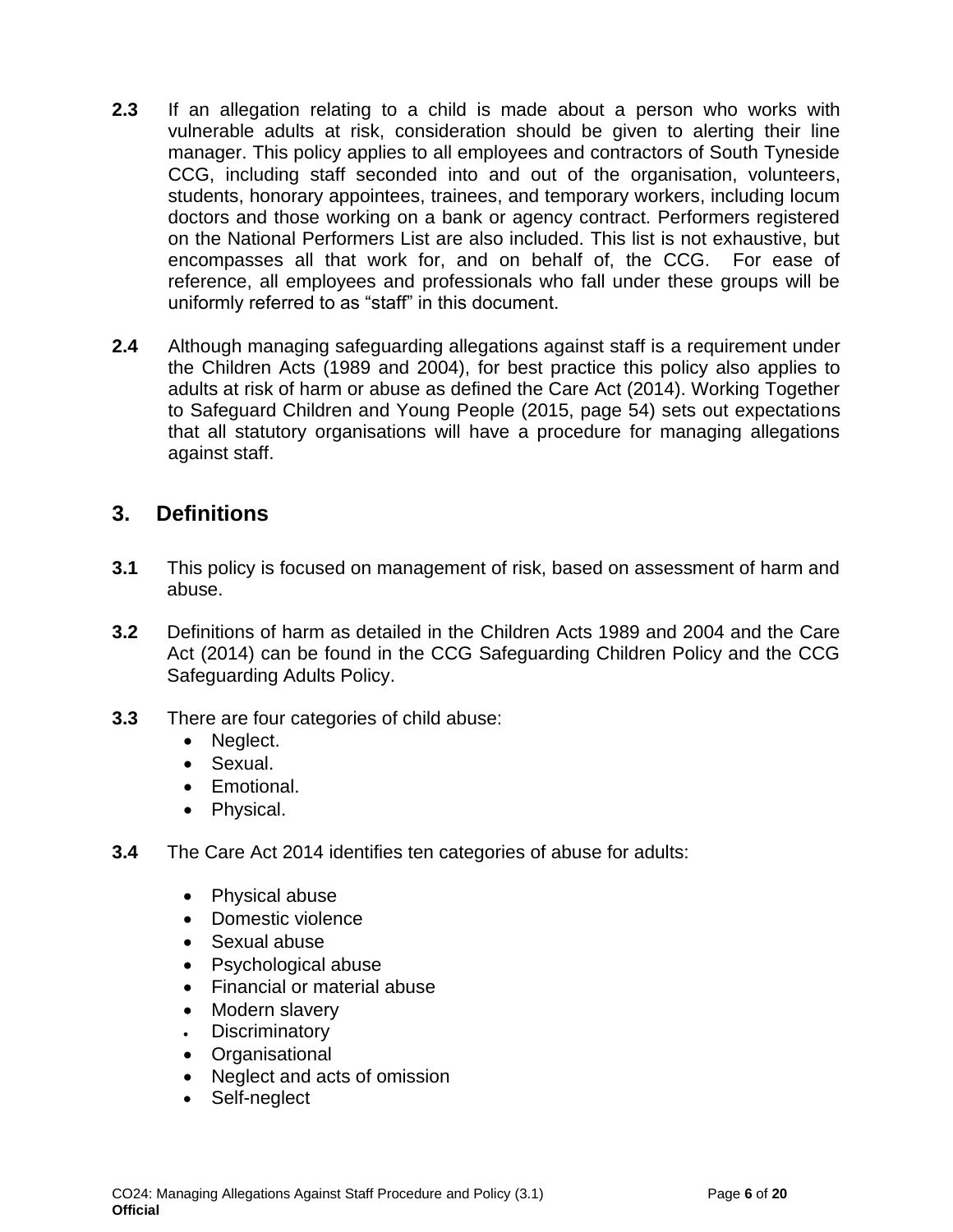### **4. Principles**

- <span id="page-6-0"></span>**4.1** The NHS Constitution establishes the principles and values of the NHS in England and the rights that patients, public and staff are entitled to. It sets out the pledges that the NHS is committed to achieve, together with responsibilities that the public, patients and staff owe to one another to ensure that the NHS operates fairly and effectively.
- **4.2** As a publicly funded NHS body, the CCG expects high standards from all of its employees and, in line with the key principles of the constitution, aspires to the highest standards of excellence and professionalism in the people it employs, the education, training and development they receive and in the leadership and management of the organisation.
- **4.3** The STSCAP has the responsibility to ensure that the CCG has effective procedures for dealing with allegations against people who work with children and expect that each member organisation will identify a named Senior Nominated Officer (SNO).
- **4.4** The Director of Nursing Quality and Safety is the SNO for South Tyneside CCG and has the responsibility for:
	- Ensuring that the CCG deals with allegations in accordance with STSCAP procedures;
	- Resolving any inter-agency issues when an allegation is made
	- Liaising with the Local Authority Designated Officer (LADO).
- **4.5** Each Local Authority has a Local Authority Designated Officer (LADO) to act on their behalf in investigating allegations regarding children. This role plays a critical part in terms of working in partnership with the NHS to manage risk and was cited as the critical relationship in the Savile investigations.

The LADO will:

- Be involved in the management and oversight of individual cases;
- Provide advice and guidance on managing allegations;
- Liaise with police and other agencies;
- Monitor the progress of cases to ensure that they are dealt with as quickly as possible.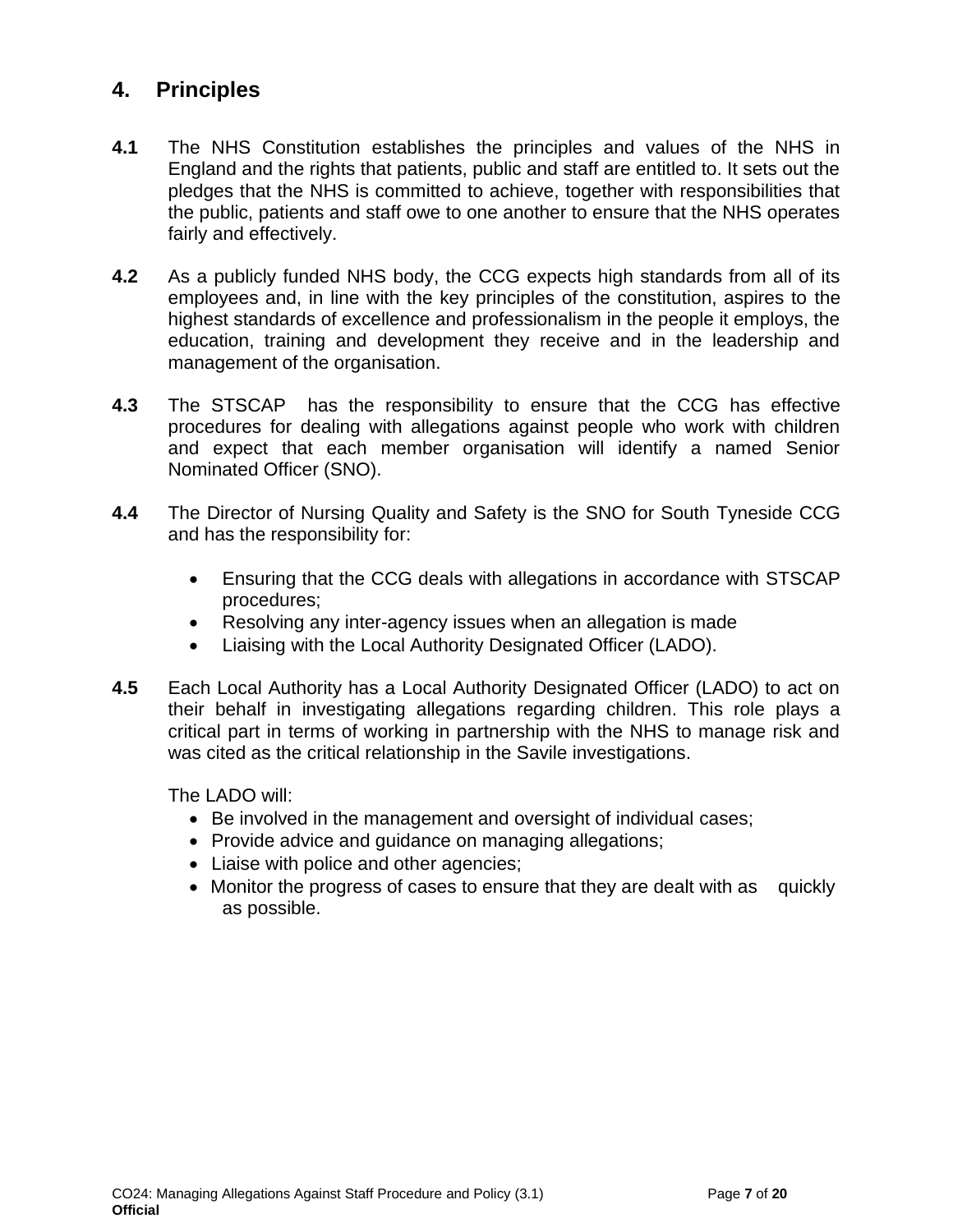4.6 Although not a statutory requirement, this framework is mirrored for allegations regarding adults at risk. Where LADO is stated within this policy, the equivalent nominated Adult Safeguarding Lead Officer should be assumed as the contact for allegations regarding People in Positions of Trust (PIPOT)

### **5. Procedure for managing allegations: Immediate actions**

- <span id="page-7-0"></span>**5.1** There are a number of sources from which a complaint or an allegation might arise, including those from:
	- A child or young person
	- A parent or other adult
	- A member of the public
	- A colleague (see whistle blowing procedure)
	- A disciplinary investigation
	- A child protection/safeguarding adults investigation
	- A police investigation

#### **5.2 Initial action by a person receiving or identifying an allegation**

The person to whom the allegation is first reported should treat the matter seriously and keep an open mind.

The safety of the child, young person or an adult at risk is of paramount importance. Immediate action may be required to safeguard investigations and any other children, young people or adults at risk, in which case a referral to the police should be made.

The person receiving the allegation **should**:

- Record the information (where possible using the child's/adult's own words), including the time, date and place of incident, persons present and what was said:
- Immediately report the matter to the SNO or the, Designated Nurse for Safeguarding Children or Adults; or to the Chief Officer if the SNO or their deputy is the subject of the allegation;
- Consider if the child/adult has suffered, or is at risk of suffering, significant harm and if this is the case make an immediate referral under the appropriate Safeguarding Children or Safeguarding Adults Multi Agency procedures.
- If the concern arises outside normal office hours, then the referral should be made to the Out of Hours Team on 0191 4562093

#### They **should not**:

- Instigate an investigation;
- Ask leading questions;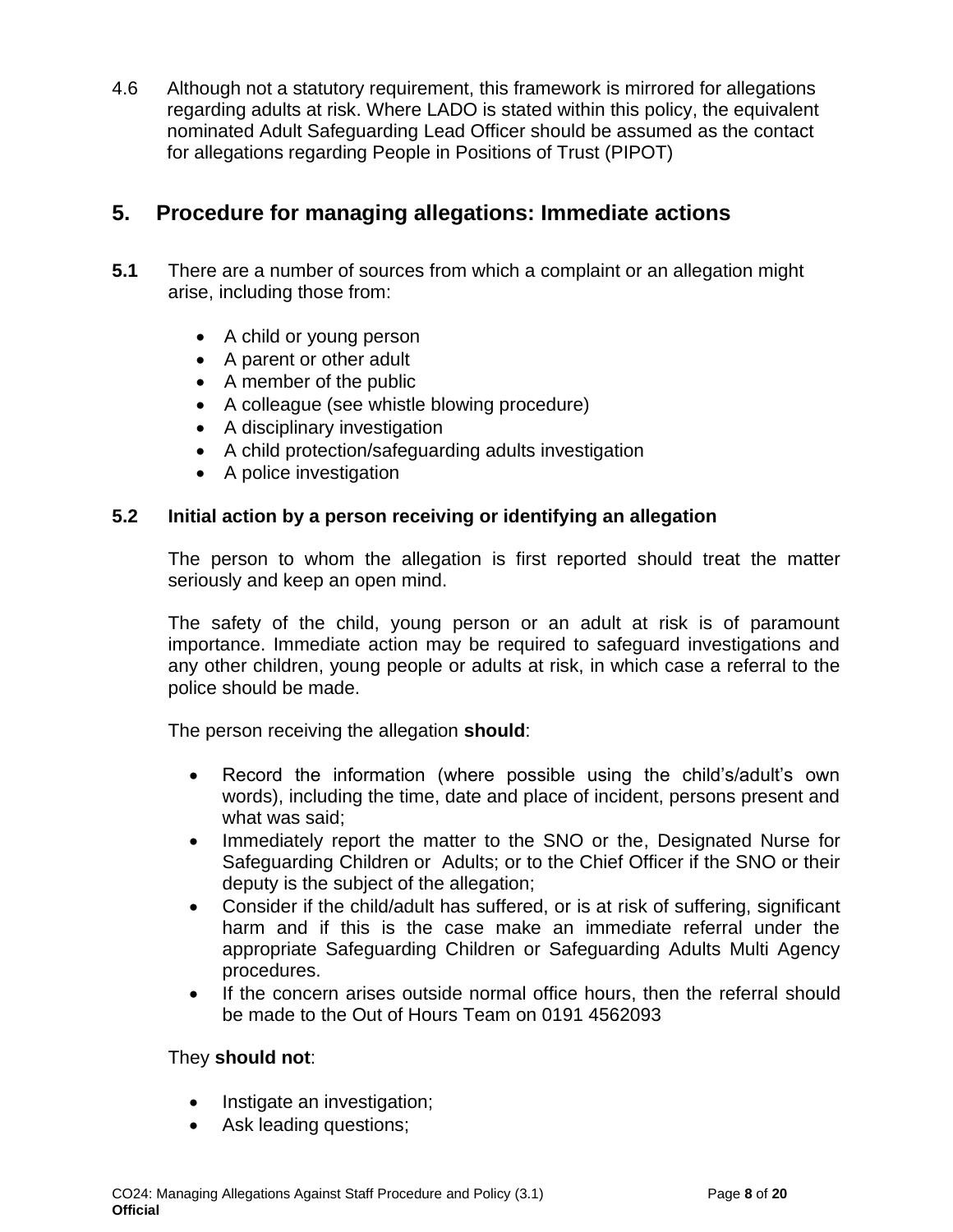- Alert the alleged member of staff of the concern because it may hinder the investigation (advice should be sought from the SNO);
- Make assumptions or offer alternative explanations;
- Promise confidentiality (see below);

#### **5.3 Initial action by the Senior Nominated Officer**

When informed of a concern or allegation the SNO should not investigate the matter or interview the member of staff or any potential witnesses. They should:

- Ensure (if appropriate) that a child protection/adults at risk referral is made (or has been made) in accordance with the STSCAP multi agency procedures, and where appropriate to the Police.
- Report allegations regarding children to the LADO within **one working day;**

The LADO can be contacted during office hours on: 0191 4246302 In South Tyneside the LADO can be contacted by phone to discuss open cases or by email to [csu@southtyneside.gov.uk.cjsm.net](mailto:csu@southtyneside.gov.uk.cjsm.net) (secure email)

#### **The report to the LADO or Adult multi-agency procedures should include;**

- written details of the concern/allegation;
- Record any information relating to times, dates, location of the incident, and names of any potential witnesses;
- Record all discussions, any decisions made and the reasons for the decisions.

If the concern is received outside normal working hours and requires immediate action, the SNO should consult with the Out of Hours Team or Police and inform the LADO or Adult Safeguarding lead officer the next working day.

The information shared with the LADO should be recorded in accordance with STSCB and STSAB Multi Agency procedures.

The SNO should inform the CCG Accountable Officer and a Serious Incident report of the allegation against a healthcare or non-healthcare professional should be reported on the Strategic Executive Information System (STEIS).

Any action taken by the CCG to manage an allegation must not jeopardise any external investigations, such as a criminal investigation.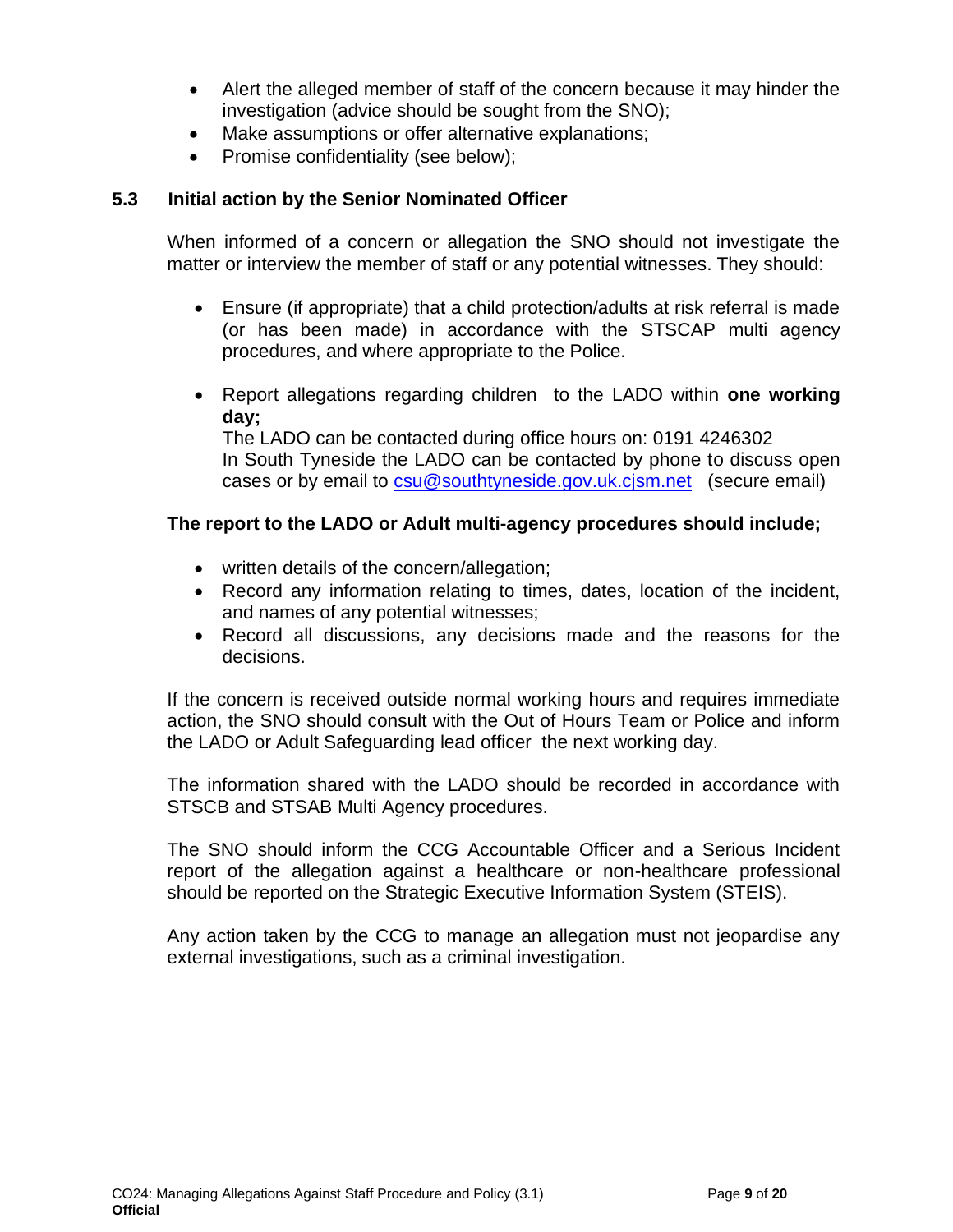### **6. Procedure for managing allegations: next steps**

- <span id="page-9-0"></span>**6.1** There are three strands in consideration of an allegation:
	- Enquiries and assessment by children/adult Social Care, about whether a child/young person/ adult at risk of harm or abuse, is in need of protection or in need of services.
	- A police investigation of a possible criminal offence.
	- Consideration of an investigation under disciplinary procedures (including possible suspension from duties: see sections **11.3** and **11.4**).
- **6.2** The police are the only agency that is able to clarify what amounts to a criminal offence therefore the Police must be consulted about any case in which a criminal offence may have been, or is suspected to have been, committed.
- **6.3** Where the issue is in relation to safeguarding children, when the SNO liaises with the LADO they will agree any information that needs to be shared with another geographical area depending on where the staff member lives. The LADO can be contacted during office hours on: 0191 4246302.
- **6.4** Immediate issues of investigation and management of the employee should be discussed and agreed at this time, including what information should be passed to the staff member concerned at this point and consider whether the staff member should be suspended from their duties.
- **6.5** Where the issue is in relation to an adult at risk of harm or abuse, the SNO will need to consider whether they need to discuss the case and allegations with the Police and or the relevant Safeguarding Children or Safeguarding adult team, to determine which agency will lead on the investigation of allegations.
- **6.7** Following discussion with the LADO, for CCG directly employed staff, the SNO should contact the HR department for advice regarding the action to be taken in relation to the employee. In conjunction with HR and the staff member's line manager and the Police where there is a criminal investigation, the SNO will decide whether suspension is appropriate during the period of investigation (see **11.4** below). HR will advise on the authority levels and process requirements for this action (see **11.3** below). HR will also advise whether the CCG disciplinary procedure is to be followed and whether referral is needed to the Disclosure and Barring Service.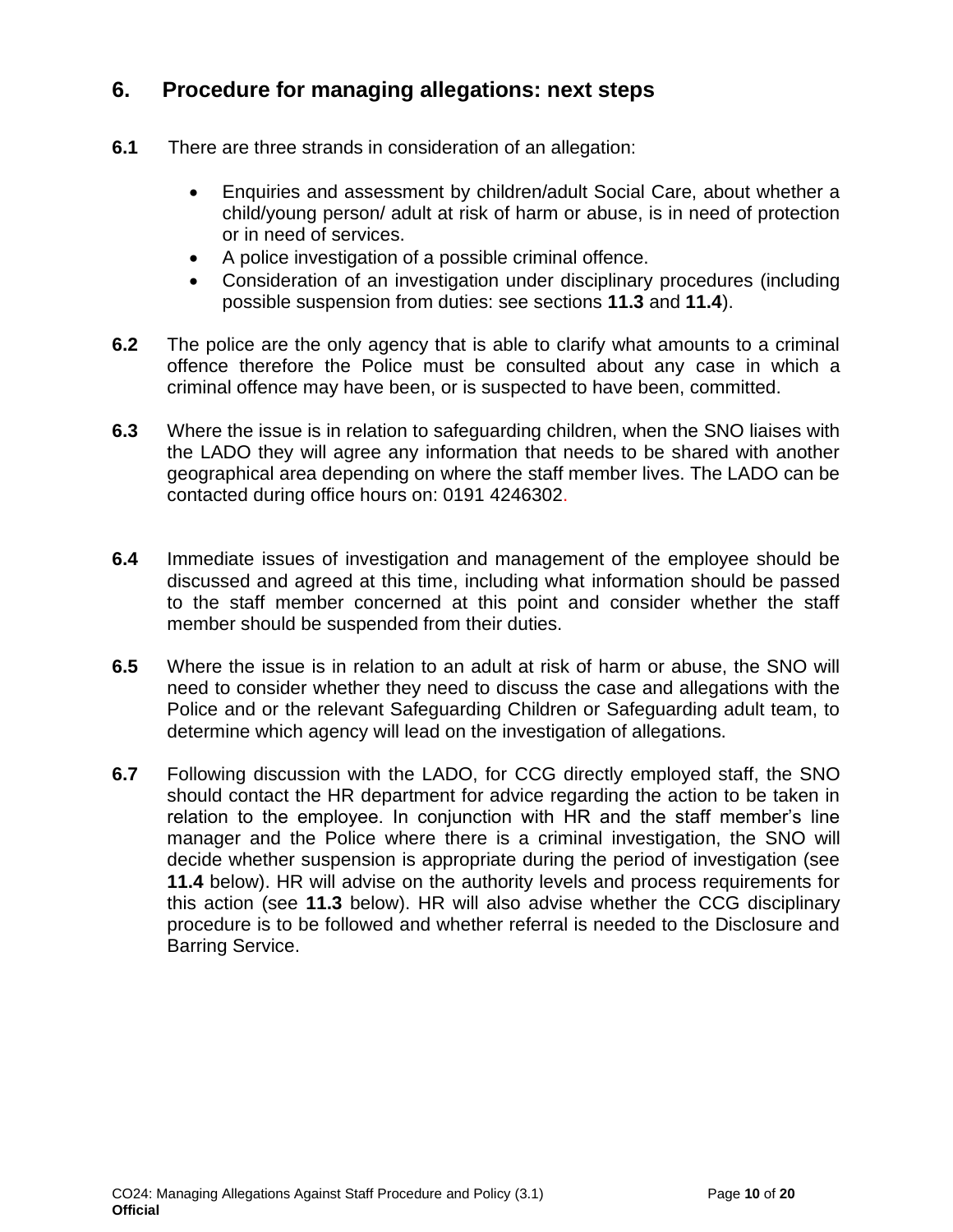**6.8** In the case of a practitioner subject to the performer's list regulations, the Local Policy and Procedures for Management of General Practitioner Performance Concerns should be followed.

HR advice will be provided for staff who are agency, seconded, or self-employed staff working on behalf of the CCG.

In conjunction with HR, if the staff member is a registered professional, a decision will be made as to whether the criteria are met for a referral to the relevant regulatory body.

### **7. Informing the referred person**

- <span id="page-10-0"></span>**7.1** Following advice from the LADO and, where relevant, the Police or Adult Safeguarding lead officer, the Line Manager/SNO should inform the referred person as soon as possible about the nature of the allegation, how enquiries will be conducted and the possible outcome. The referred person should:
	- Be treated fairly and helped to understand the allegations;
	- Be kept informed of the progress and outcome of the investigation and implications for any disciplinary action;
	- If suspended, be kept up to date about events in the workplace.

### **8. Strategy Meeting and LADO Discussion Meeting**

<span id="page-10-1"></span>**8.1** If there is cause to suspect that a child or adult is suffering or at risk of suffering significant harm a Strategy Meeting/LADO Discussion Meeting will be held. This will be held in two parts: the first part will be the Strategy Meeting and will focus on the welfare and safety of the child/ren or adult. The second part of the meeting will be the LADO / allegations management discussion

http://www.proceduresonline.com/nesubregion/South\_Tyneside\_SCB/search\_sit e.php?zoom\_query=LADO&x=13&y=13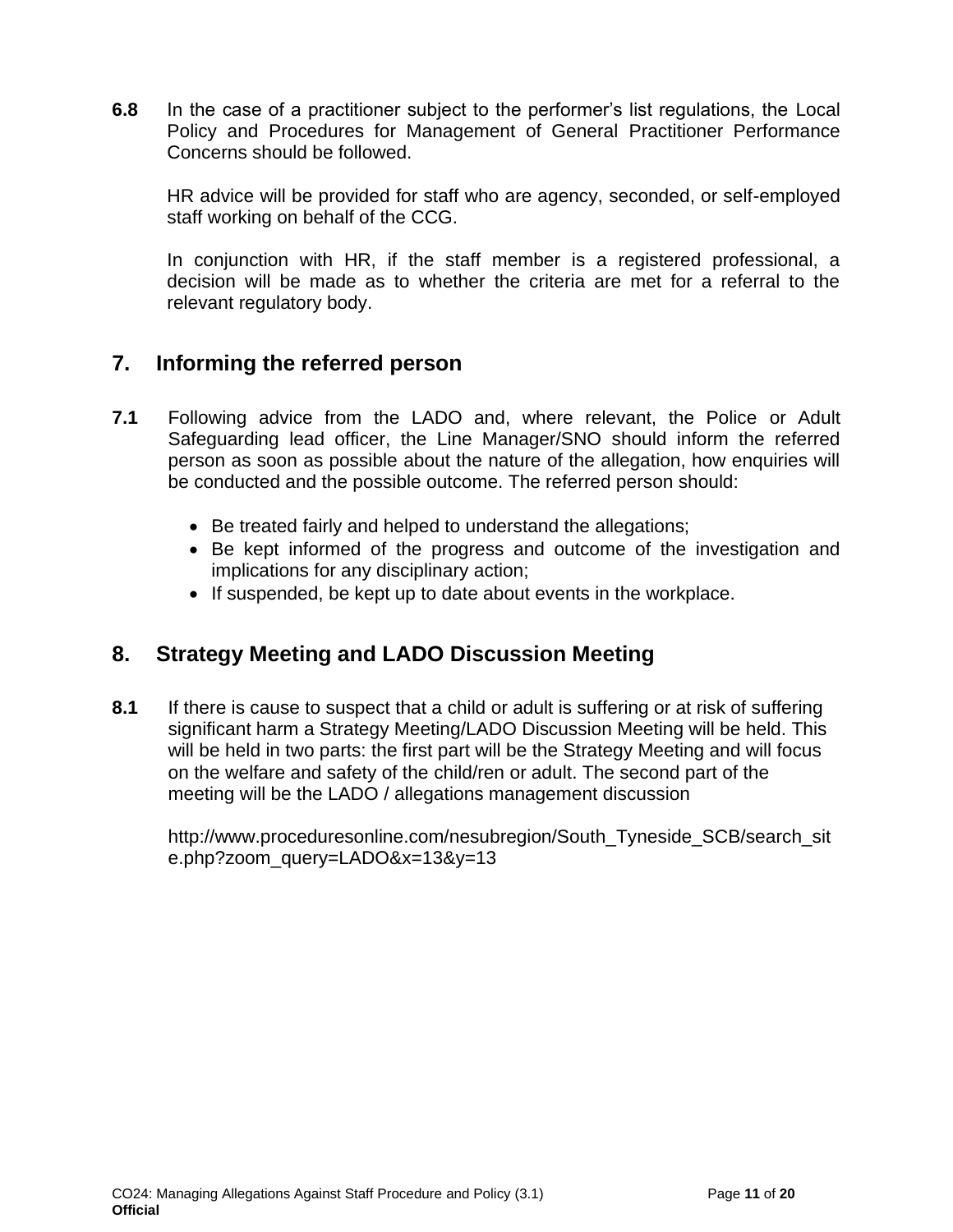### **9. Managing allegations against staff in their personal lives**

- <span id="page-11-0"></span>**9.1** If an allegation or concern arises about a member of staff outside of their work and this may present a risk of harm to children/adults at risk for whom the member of staff is responsible, these procedures still apply.
- **9.2** The LADO/ Adult Safeguarding discussion/meeting will decide whether the concern justifies approaching the member of staff's employer for further information and inviting the employer to a LADO / allegations management meeting.
- **9.3** In some cases an allegation of abuse against someone closely associated with a member of staff may present a risk of harm to the children/adults at risk for whom the member of staff is responsible. In these circumstances the SNO and LADO should consider:
	- The ability and/or willingness of the member of staff to adequately protect the children;
	- whether measures need to be put in place to ensure their protection;
	- whether the role of the staff member is compromised.

If concerns arise in an individual's private life that have bearing on their work in another local authority area, the LADO/ Adult safeguarding should contact the LADO/ Adult Safeguarding for that area and share the concerns and agree any action needed.

#### **10. Managing allegations: non-directly employed staff**

- <span id="page-11-1"></span>**10.1** As detailed in the recent lessons learnt report into Savile by Kate Lampard QC (2015), if a safeguarding allegation is made against a worker working for the CCG who is not directly employed by them, the allegation must also be shared with their employer or the body that engaged them at the earliest opportunity. The following are examples of some potential scenarios that might arise, but this is not exhaustive;
	- Allegations against contracted staff including GPs, Optometrists, Dentists and Pharmacists should be managed according to the respective performers' list policies and procedures.
	- Allegations made against agency workers must be reported to the appointing agency and referred to the relevant CCG Procurement Lead.
	- Allegations made against workers employed by external contractors should be referred to the contractor and the relevant lead body in NHS England/CCG responsible for managing the service level agreement with the contractor.
	- Allegations made against workers seconded in from another employer to the CCG, or embedded with CCG but employed elsewhere, should be reported to the relevant employer.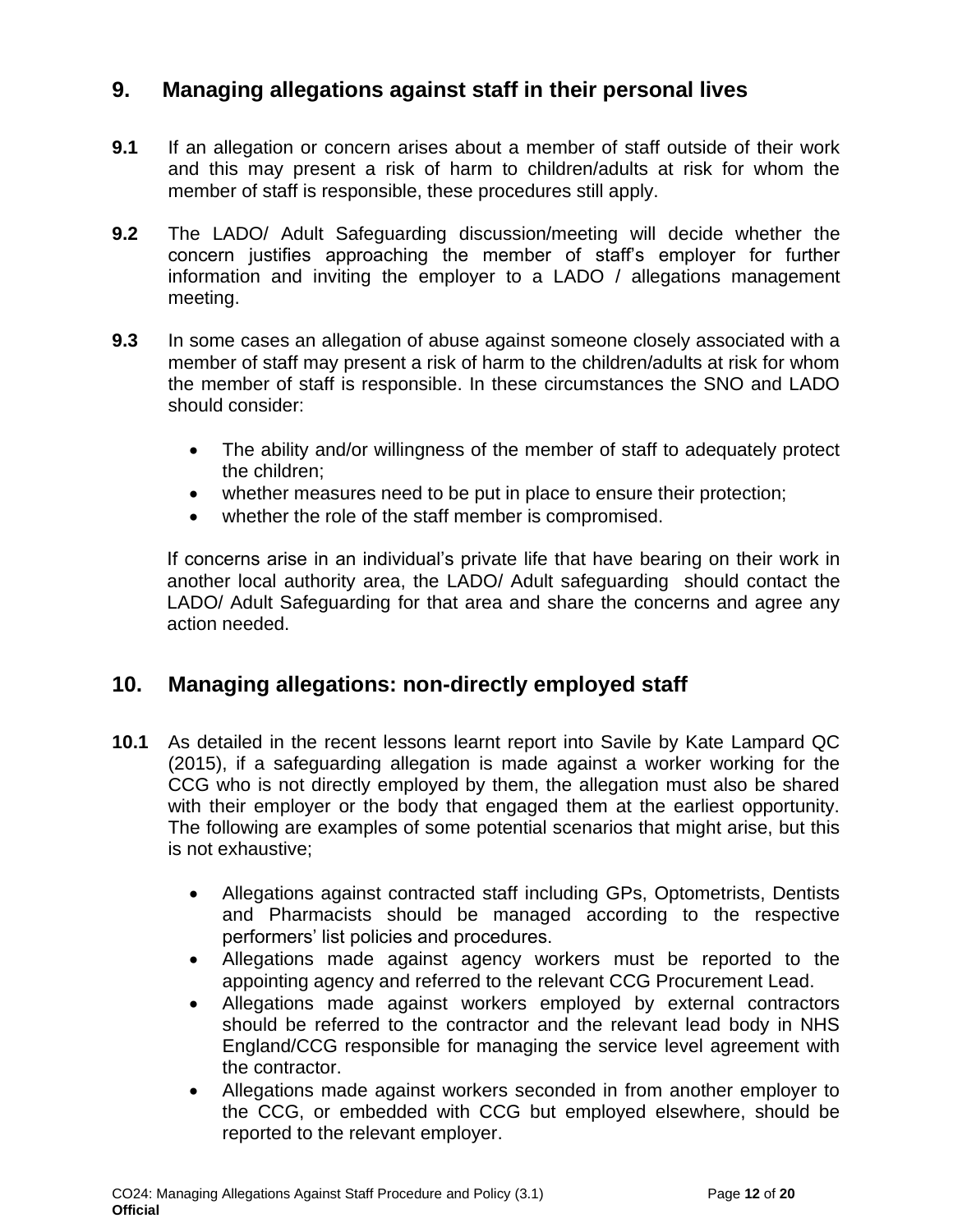- Allegations made against volunteers undertaking duties for or on behalf of the CCG must also be reported to the voluntary body the person is volunteering with. The SNO should undertake the duties set out in sections **5** to **10** above.
- **10.2** The SNO will need to engage with the other relevant parties outlined above to decide how the allegation should be managed. These scenarios are likely to be complex and the SNO should take early advice from their LADO and HR leads. It is recommended that a meeting is held between CCG and the other party/parties at the earliest opportunity, noting the responsibility to report issues to the Police and/or Social Care teams within 24 hours of the allegation being received. Such parties should be asked to attend the strategy meeting.
- **10.3** For contracted staff such as GPs the local performance manager should be informed so that the case can be reviewed and investigated. Cases may need to be referred to the performance group for action and further referral to the GMC.
- **10.4** Despite the fact that allegations against such workers should be reported as above, the CCG still retains a responsibility to consider how the allegations should be managed if the allegation has a connection with, or relevance to, the duties that the worker undertakes with the CCG. All such allegations also need to be reported and escalated by the lead CCG manager in accordance with the requirements of this policy.
- **10.5** Discussions must clarify who is responsible for referring the matter to the LADO or the police: and evidence of actions taken promptly provided and if this is not forthcoming then the CCG SNO appointed to deal with the case should make the referrals on behalf of the CCG and advise the other party accordingly.

### **11. Procedure for Managing allegations: actions and outcomes**

#### <span id="page-12-0"></span>**11.1 Confidentiality**

Every effort should be made to maintain confidentiality and guard against publicity whilst an allegation is being investigated or considered. Information should be restricted to those who have a need to know in order to protect children/ adults, facilitate enquiries and manage disciplinary processes.

The Police will not provide identifying information to the press or media, until a person is convicted, other than in exceptional circumstances. In such cases, the reasons should be documented and partner agencies consulted beforehand.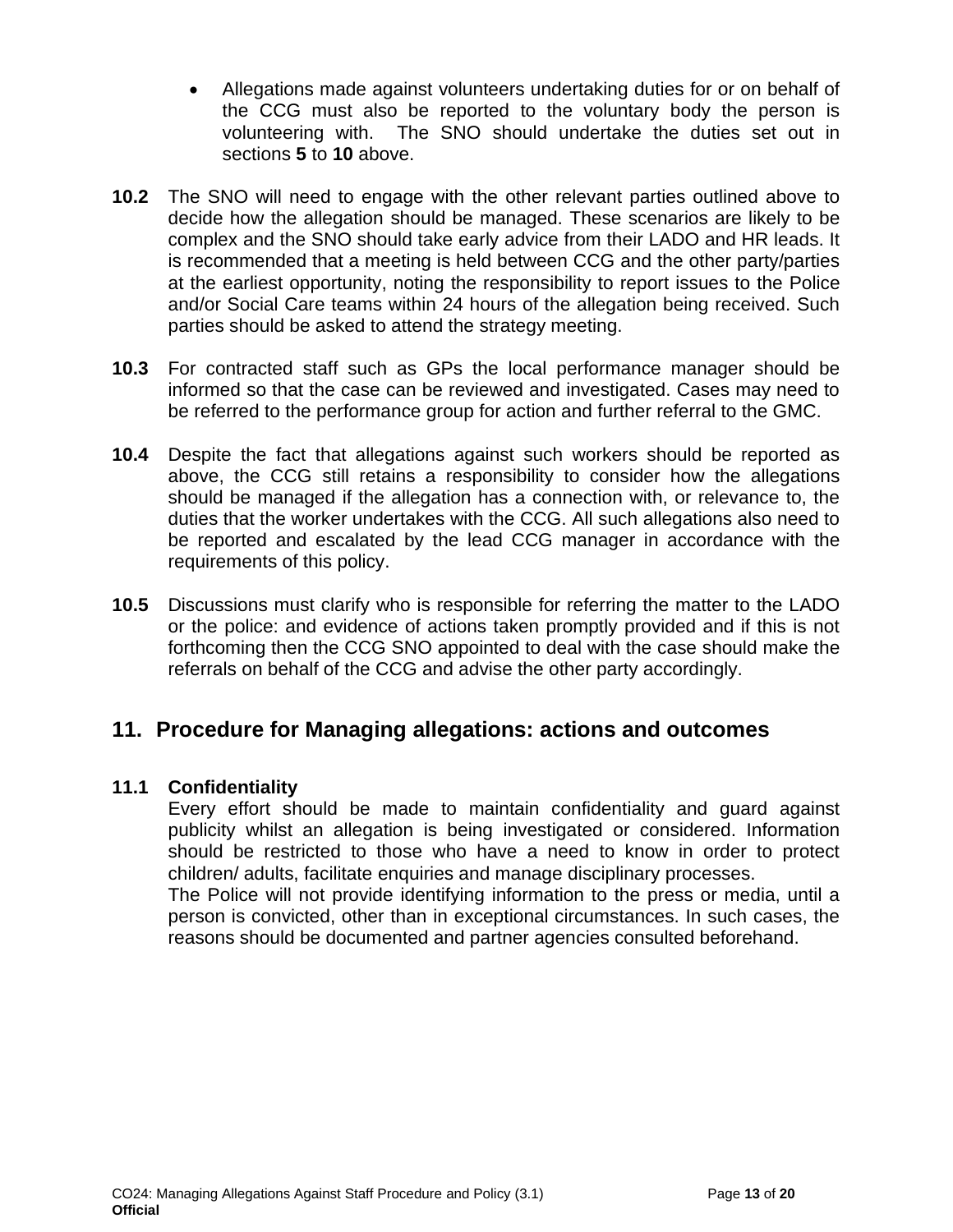#### **11.2 Unsubstantiated or False Allegations**

Following the initial LADO Meeting or Adult Safeguarding discussion, if an allegation is determined to be unsubstantiated, false or unfounded, a record should be made. The LADO should complete the Allegations Management Recording Form, including sufficient details of the findings and will liaise with the SNO/employer.

False allegations are rare, but may be an indicator of abuse elsewhere that requires further exploration. If an allegation is demonstrably false the employer, in consultation with the LADO, should consider referring the child to Children's Services/Adults Social Care to determine whether the child/adult is in need of services or might have been abused by someone else.

If it is established that an allegation has been deliberately invented, the Police should be asked to consider whether it might be appropriate to take action against the person responsible.

At the conclusion of a case in which the allegation is unsubstantiated, the SNO should review the circumstances of the case to determine whether there are any improvements to be made to the CCG's procedures or practice to help prevent similar events occurring in the future.

#### **11.3 Disciplinary process and investigation**

In all cases, the LADO, the Senior Nominated Officer and the Employer's HR representative should discuss whether an investigation under disciplinary procedures is necessary. The discussion should consider any potential misconduct or gross misconduct on the part of the member of staff and take into account:

- Information provided by the Police and/or Children's Services/Adults Social Care;
- The result of any investigation;
- The different standard of proof in disciplinary and criminal proceedings.

The decision to instigate disciplinary proceedings lies with the Employer, who will comply with their organisational internal HR policy and procedures.

In the case of supply, contract or volunteer workers, normal disciplinary procedures may not apply. In these circumstances, the LADO and Employer should act jointly with the providing agency, if any, in deciding whether to continue to use the person's services, provide future work with children or vulnerable adults at risk, or whether to make a report for consideration for Disclosure and Barring Service (see section **12** below) or other action.

If formal disciplinary action is not required the employer should institute any agreed actions arising from the LADO Discussions / Meetings.

It is recognised by all organisations that employers should do their utmost to ensure a timely resolution to any investigation / disciplinary proceedings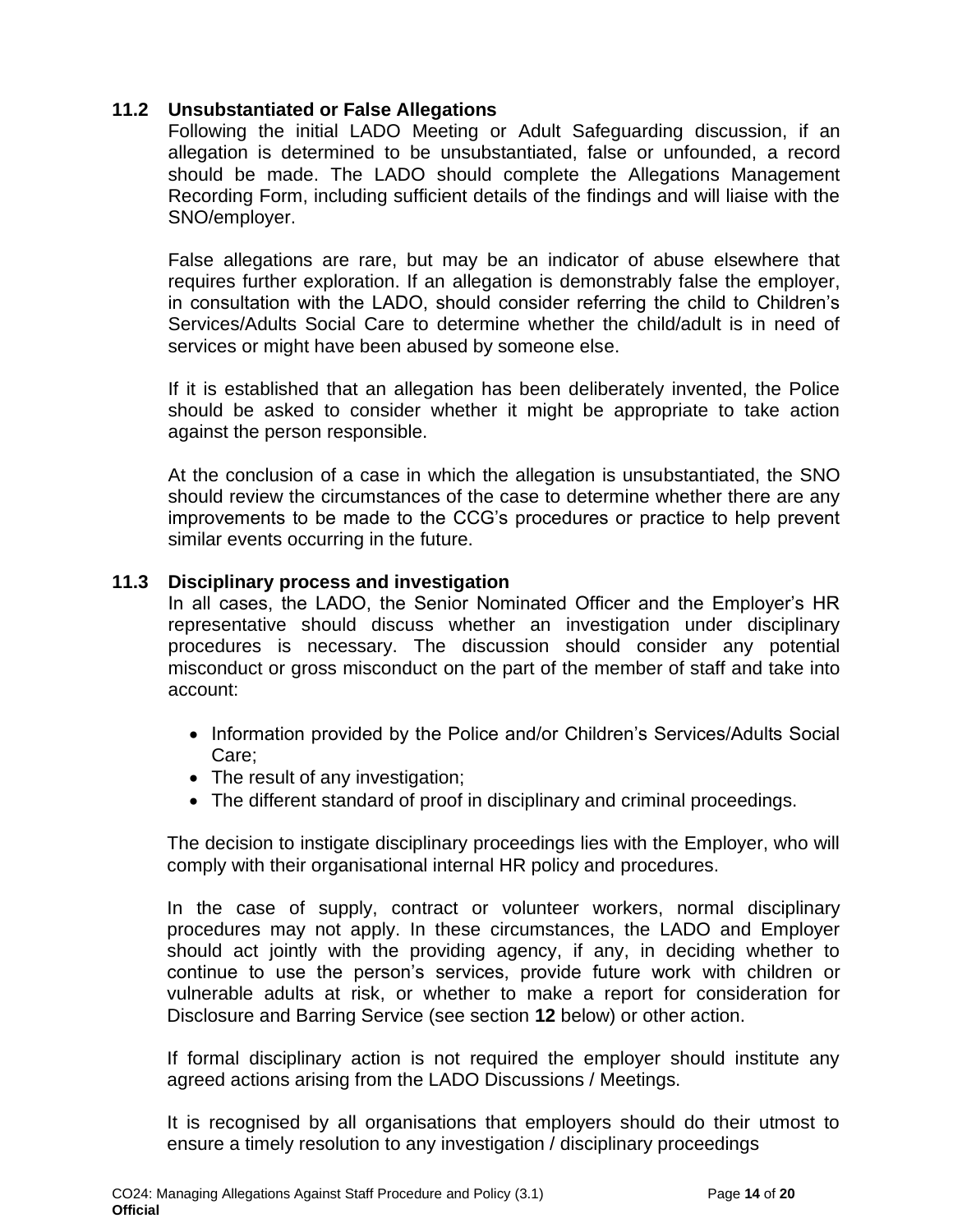#### **11.4 Suspension**

The possible risk of harm to children/adults posed by the referred person needs to be evaluated and managed effectively in respect of the child/adult involved, and any other children/adults who may be at risk in the referred member of staff's home, work or community. In some cases this requires the employer to consider suspending the member of staff. Suspension is a neutral act and is not automatic. The power to suspend is invested in the employer alone, in consultation with its HR department. It should be considered where:

- There is cause to suspect a child/adult is at risk of significant harm;
- The allegation warrants investigation by the Police;
- The allegation is so serious that it might be grounds for dismissal;
- There is cause to suspect that the individual has the potential to intimidate a person(s) whom they know or believe to be involved;
- There is cause to suspect that the individual may have the potential to destroy or contaminate evidence related to the investigation; this needs to include the potential to destroy evidence at home and the timing of suspension needs to be agreed with the police
- Other circumstances particular to the case that warrant suspension.

Only the employer has the power to suspend a referred employee and they cannot be required to do so by a local authority or Police.

If a suspended person is to return to work, the employer should consider what help or support might be appropriate (e.g. a phased return to work, the provision of a mentor), and also how best to manage the member of staff's contact with the child/adult concerned.

#### **11.5 Actions on conclusion of a case**

If the allegation is substantiated and the person is dismissed, the employer ceases to use the person's services, or the person resigns, the LADO/ Adult Safeguarding lead officer should discuss with the employer/SNO whether a referral should be made to the Disclosure and Barring Service and / or to a regulatory body. If a referral is made, it should be submitted within 1 month of the allegation being substantiated.

As well as supporting the member of staff throughout the investigation, consideration must be paid to supporting the member of staff through integration back into the workplace should this be appropriate post investigation. On-going support for the member of staff may be offered through Occupational Health. Support may also be needed for colleagues/other staff members involved.

The employer/SNO and the LADO/ Adult Safeguarding lead officer should review the circumstances of each case to determine whether there are any improvements to be made to the CCG's procedures or practise. Any recommendations from the review will be implemented and information disseminated to the appropriate people within the CCG and local safeguarding forum.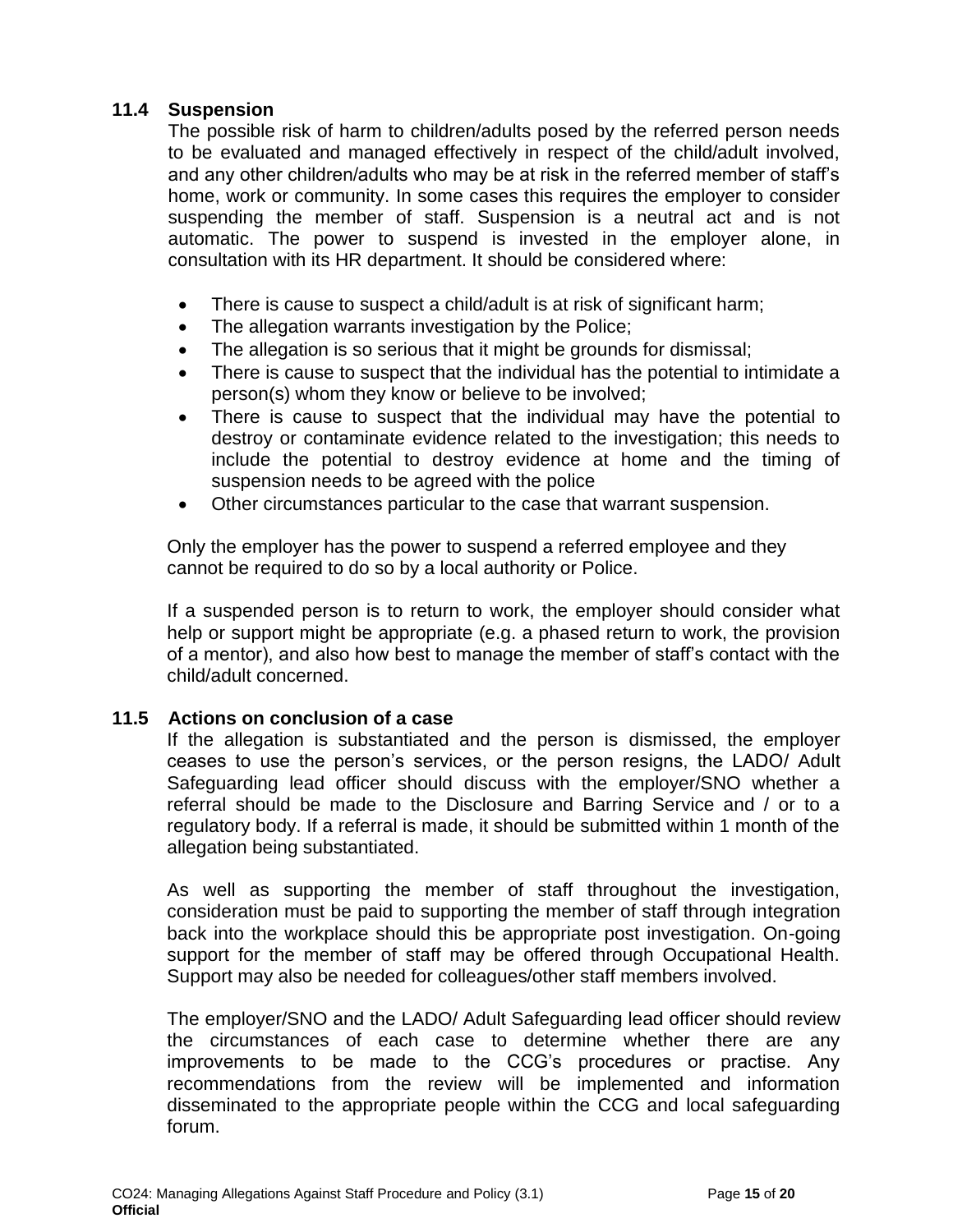It is in everyone's best interest to resolve cases as quickly as possible, consistent with a fair and thorough investigation. Every effort should be made to avoid any unnecessary delay. It is expected that most cases are resolved within one month, although cases which require a criminal prosecution or a complex police investigation are likely to take longer.

### **12. Disclosure and Barring Service (DBS)**

- <span id="page-15-0"></span>**12.1** As an employer of staff in a 'regulated activity' the CCG also has a responsibility to refer concerns to the DBS in accordance with the Safeguarding Vulnerable Groups Act 2006. Managers must report concerns to their local HR team, who should seek advice from the CCG safeguarding team. The following groups may be referred for information to the Disclosure and Barring Service:
	- If an employee or worker of the CCG has been permanently removed from 'regulated activity' through dismissal or permanent transfer from 'regulated activity', or where they would have removed or transferred that person from regulated activity if they had not left, resigned, retired or been made redundant; and
	- They believe the person has:
		- engaged in 'relevant conduct'
		- satisfied the 'harm test' (i.e. no action or inaction occurred but the present risk that it could occur was significant); or
		- Received a caution or conviction for a 'relevant offence' (see DBS website
	- [https://www.gov.uk/government/organisations/disclosure-and-barring](https://www.gov.uk/government/organisations/disclosure-and-barring-)service
	- Refer to South Tyneside's CCG's Disciplinary policy for further information on the procedures to be followed. <http://styneintranet/intranet/Documents/Disciplinary.pdf>
- **12.2** A referral to the DBS should be made following initial information gathering to establish whether there is cause for concern. A referral should be made even if the person in question has left the CCG before an investigation and/or disciplinary process has been completed. However, it is important to note that the DBS has no investigatory powers and therefore relies upon evidence supplied to it. Managers therefore have a responsibility to complete investigations as far as possible, even where the individual leaves before investigations can be completed, so that the DBS has enough substantiated evidence on which it can base its decision. If additional information becomes available after making a referral this should also be provided to the DBS.
- **12.3** The referral should be made using the DBS referral form and posted to the DBS enclosing all relevant information held. Please see further guidance and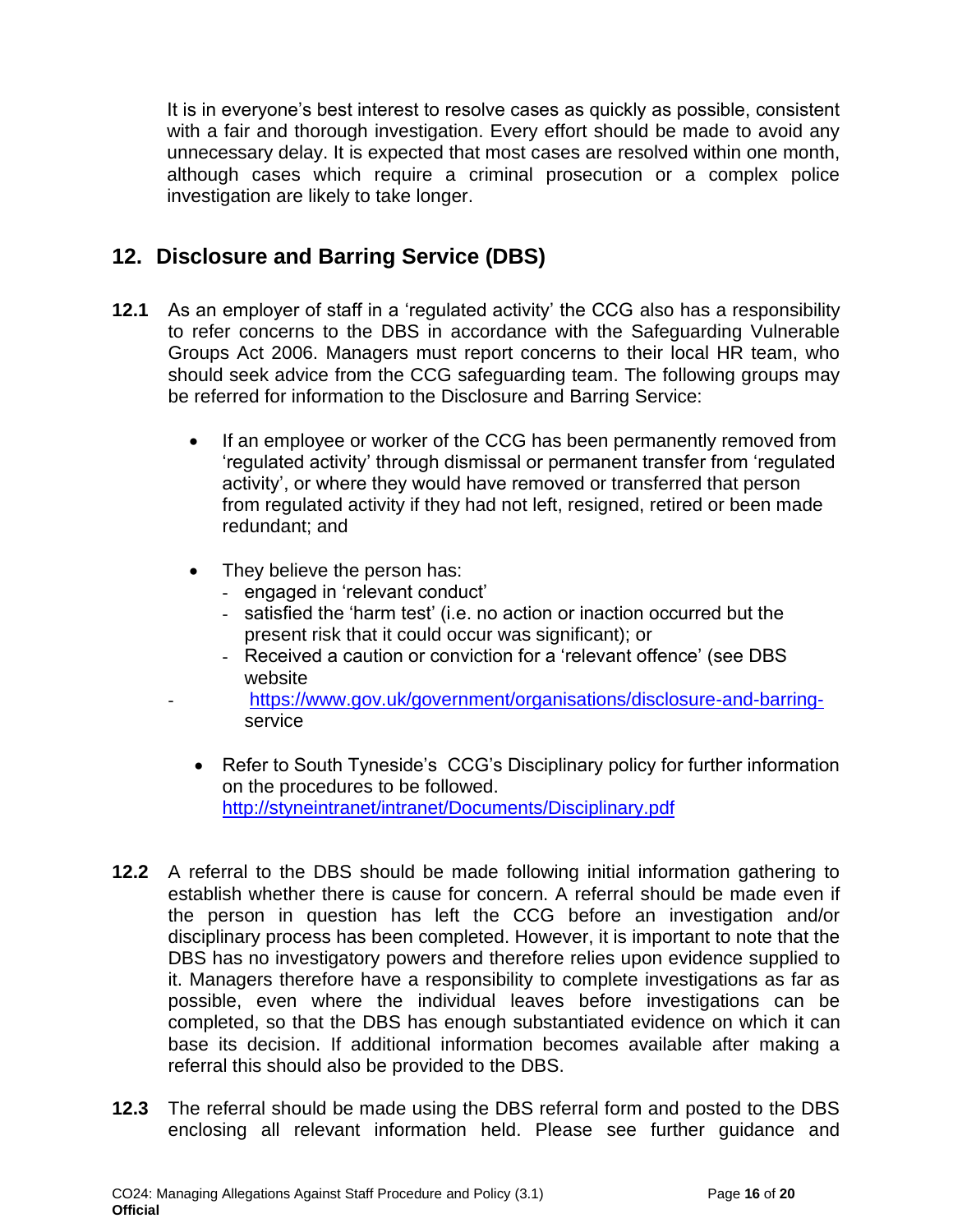information at: [https://www.gov.uk/government/publications/dbs-referrals-form](https://www.gov.uk/government/publications/dbs-referrals-form-and-guidance)[and-guidance](https://www.gov.uk/government/publications/dbs-referrals-form-and-guidance)

### **13. Record Keeping**

- <span id="page-16-0"></span>**13.1** The SNO has the responsibility for ensuring the following records are kept:
	- The nature of the allegation/concern.
	- Who was spoken to as part of the process and what statements/notes were taken and when.
	- Any records that were seen and reviewed.
	- What actions were considered and justification for specific decisions, including suspension and any actions taken under the CCG Disciplinary Procedure.
	- Minutes and actions of all meetings that take place.
	- Details of how the allegation was followed up and decisions reached.

The above information should be retained on file until the member of staff reaches the age of 79 or 6 years after death, whichever is the longer period (in accordance with the CCG record keeping policy ).

Records should also be retained for staff who leave the CCG. The purpose of the record is to enable accurate information to be given in response to any future request for a reference and will provide clarification in cases where a future DBS disclosure reveals information from the police that an allegation was made, "no further action" was taken or did not result in a prosecution or conviction. It will also prevent unnecessary re-investigation if, as sometimes happens, allegations resurface after a period of time.

All records should be saved in a secure area and not on personal drives and the folder should be restricted to relevant personnel on the shared drive.

Remember that emails can form part of records or can be seen as individual records, so if they are also a critical part of the investigation, they should also be securely stored in the file accordingly.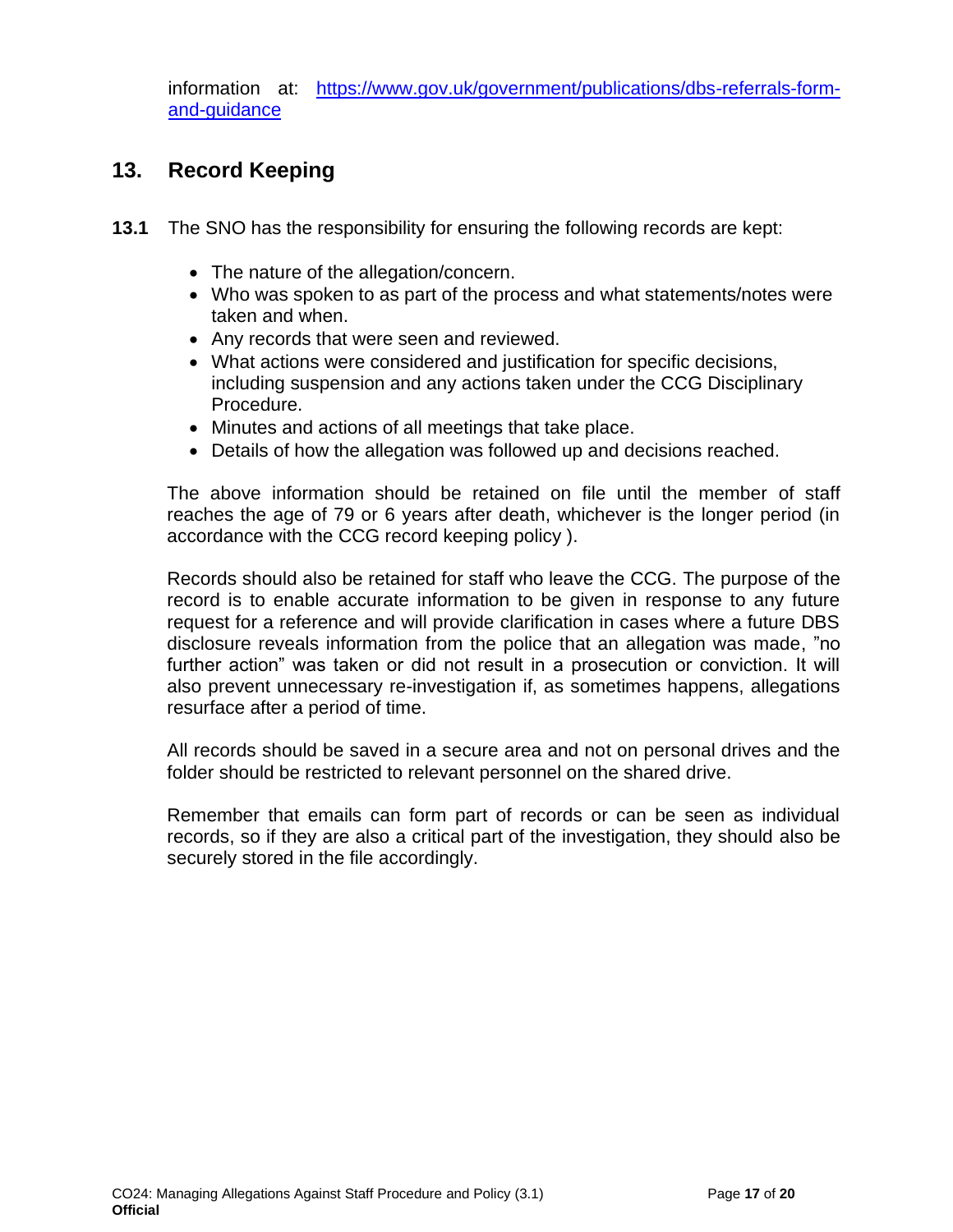#### **14. Implementation**

<span id="page-17-0"></span>**14.1** This strategy will be endorsed and championed by all members of the Quality and Patient Safety Committee (QPSC) and promoted via information portals.

### **15. Monitoring, Review and Archiving**

#### <span id="page-17-1"></span>**15.1 Monitoring**

The Governing Body will agree a method for monitoring the dissemination and implementation of this policy. Monitoring information will be recorded in the policy database.

#### **15.2 Review**

- 15.2.1 will ensure that this policy document is reviewed in accordance with the timescale specified at the time of approval. No policy or procedure will remain operational for a period exceeding three years without a review taking place.
- 15.2.2 Staff who become aware of any change which may affect a policy should advise their line manager as soon as possible. The Governing Body will then consider the need to review the policy or procedure outside of the agreed timescale for revision
- 15.2.3 For ease of reference for reviewers or approval bodies, changes should be noted in the 'document history' table on the front page of this document.
- **NB:** If the review consists of a change to an appendix or procedure document, approval may be given by the sponsor director and a revised document may be issued. Review to the main body of the policy must always follow the original approval process.

#### **15.3 Archiving**

The Governing Body will ensure that archived copies of superseded policy documents are retained in accordance with Records Management: Code of Practice for Health and Social Care 2016..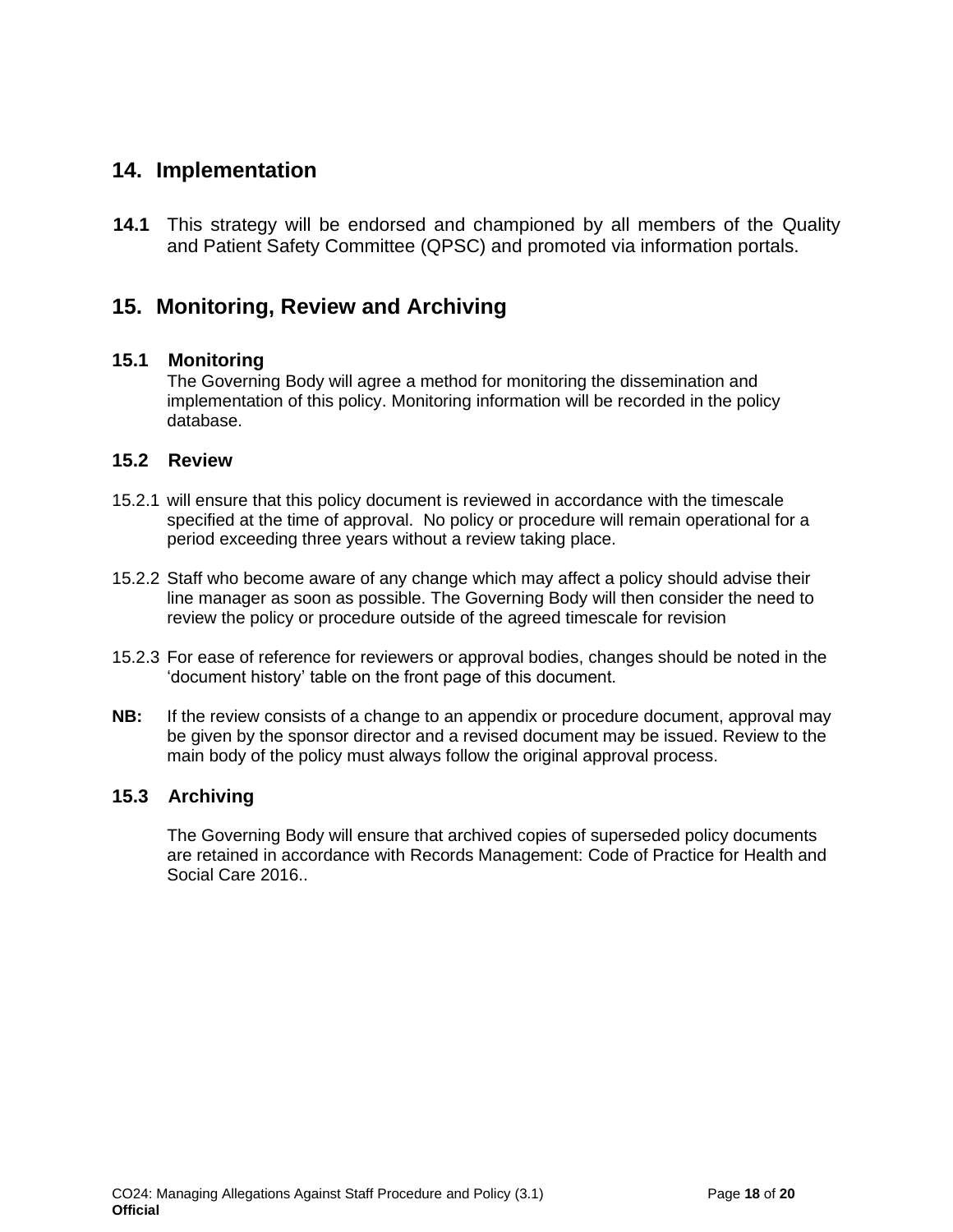### **16. Equality Impact Assessment**

- <span id="page-18-0"></span>**16.1** STCCG is committed to promoting human rights and providing equality of opportunity; not only in employment practices, but also in the way which services are commissioned. The CCG also values and respects the diversity of its employees and its local community. In applying this Policy, STCCG will have due regard for the need to:
	- Promote human rights
	- Eliminate unlawful discrimination
	- Promote equality of opportunity
	- Provide for good relations between people of diverse groups
- **16.2** This Policy aims to be accessible to everyone regardless of age, disability (physical, mental or learning), gender (including transgender), race, sexual orientation, religion/belief or any other factor which may result in unfair treatment or inequalities in health or employment.
- **16.3** Throughout the development of this Policy, STCCG has sought to promote equality, human rights and tackling health inequalities by considering the impacts and implications when writing and reviewing the Policy. In accordance with appropriate equality duties an Equality Impact Assessment has been carried out on this Policy. There is no evidence to suggest that this Policy would have an adverse impact in relation to race, disability, gender, age, sexual orientation, religion and belief or infringe individuals' human rights.
- **16.4** A full Equality Impact Assessment (EIA) has been completed;



CO24: Managing Allegations Against Staff Procedure and Policy (3.1) Page **19** of **20 Official**